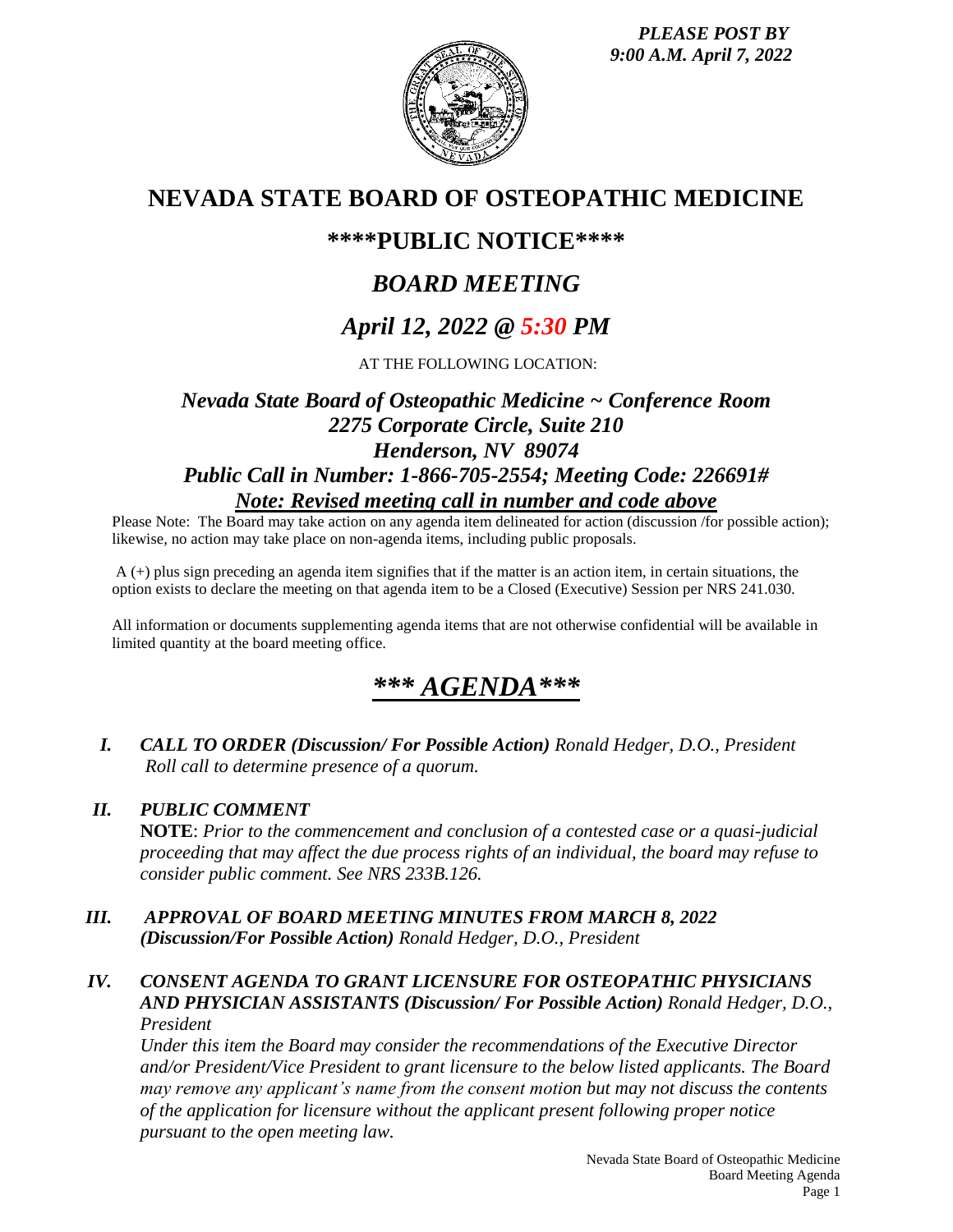### *Osteopathic Physician Name Specialty*

*Franklin Alconcel, Jr., D.O. Emergency Medicine Katherine Alconcel, D.O. Internal Medicine Sara Alleyasin, D.O. Internal Medicine Krupesh Bhakta, D.O. Neurology Heather Blondin, D.O. Psychiatry Jesse Broyles, D.O. Internal Medicine Dustin Bui, D.O. Psychiatry Jacob Burns, D.O. Radiology Mark Chang, D.O. Internal Medicine Timothy Ebright, D.O. Psychiatry Sohei Fukuda, D.O. Family Medicine William Gallentine, D.O. Pediatrics Alejandro Gonzalez, D.O. Internal Medicine Brendan Knowles, D.O. Internal Medicine Paige Kozlowski, D.O. Internal Medicine So Lee, D.O. Family Medicine Taylor MacDonald, D.O. Radiology Ami Murphy, D.O. Pathology, Forensic Samantha Nguyen, D.O. Internal Medicine Chau Pham, D.O. Psychiatry, Child & Adolescent Donald Pham, D.O. Family Medicine Jeffrey Ruff, Jr., D.O. Neurology Paul Smithedajkul, D.O. Psychiatry Allen Sung, D.O. Psychiatry Pauline Emmanuelle Terbio, D.O. Emergency Medicine Thomas Thomas, D.O. Internal Medicine Bertha Tsai-Tulagan, D.O. Pediatrics Geoffrey Tsoi, D.O. Family Medicine/OMT Neilmegh Varada, D.O. Internal Medicine Darrell Vydra, Jr., D.O. Pain Management Darla Zarndt, D.O. Family Medicine* 

*Jacqueline Arellano, PA-C Lamont Tyler, D.O. Dilpreet Bal, PA-C Sangeeta Wagner, D.O. Tracy Birkner, PA-C Kevin Brown, D.O. Stefanie Caley, PA-C Active-Not Working Lisa Cavin, PA-C Kevin Brown, D.O. April Encarnacion, PA-C Michael Allen, D.O. Russell McLeod, PA-C Active-Not Working Tonya Saiki, PA-C Active-Not Working* 

*Christopher Micallef, D.O. Plastic & Reconstructive Surgery* 

### *Physician Assistant Supervising Physician*

- *V. +CONSIDERATION/APPROVAL OF SETTLEMENT AGREEMENT AND ORDER REGARDING ROBERT MERRILL, D.O., (Discussion/For Possible Action) (Board may go into closed* session *pursuant to NRS 241.030 to move to a closed session because the discussion will have to do with this applicant's character, alleged misconduct, professional competence, or similar items). Ronald Hedger, D.O., President*
- *VI. +CONSIDERATION/APPROVAL OF SETTLEMENT AGREEMENT AND ORDER REGARDING JOHN GARRISON, D.O., (Discussion/For Possible Action) (Board may go*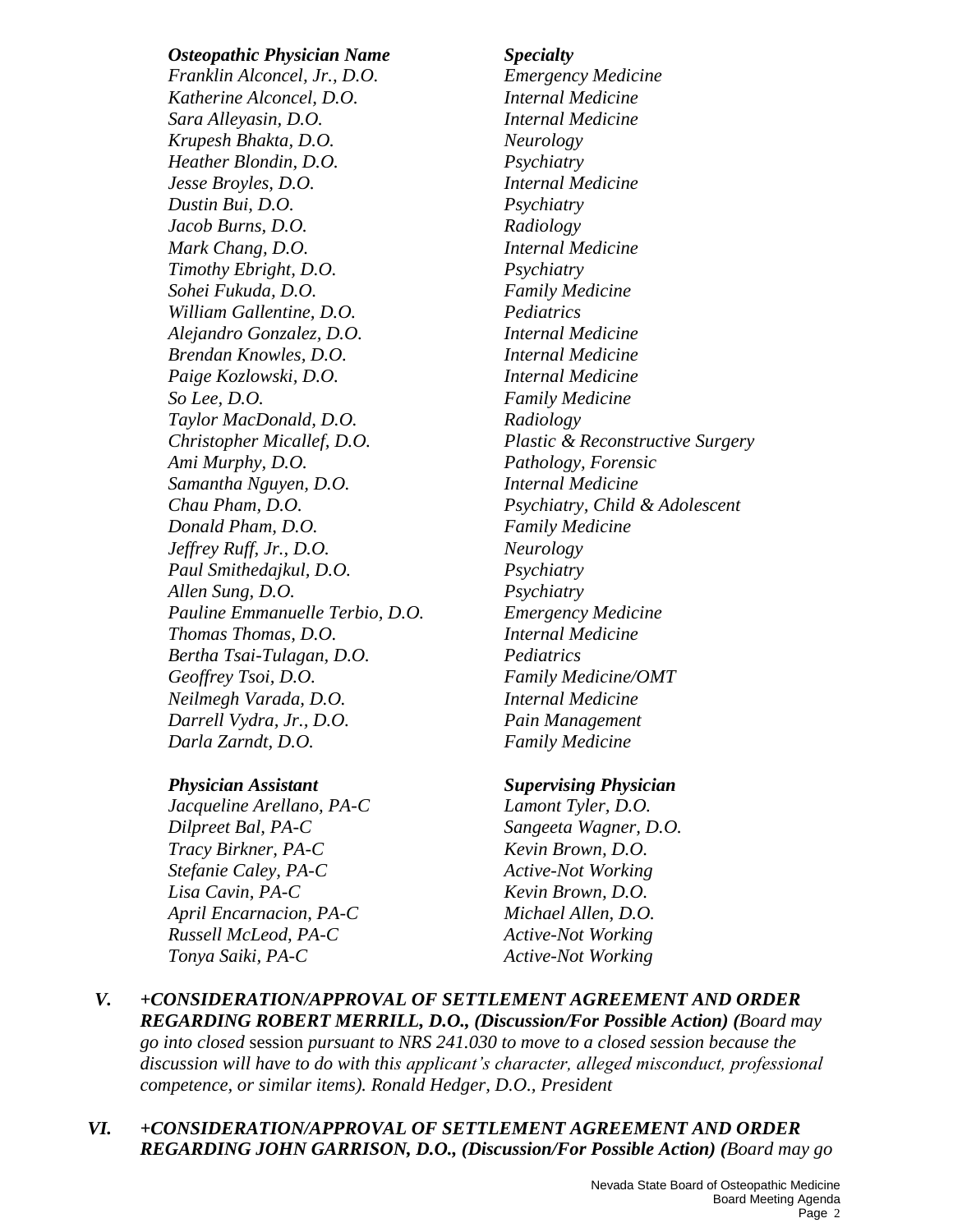*into closed* session *pursuant to NRS 241.030 to move to a closed session because the discussion will have to do with this applicant's character, alleged misconduct, professional competence, or similar items). Ronald Hedger, D.O., President* 

### *VII. CONSIDERATION/PROVIDE COMMENTS/ APPROVAL OF DRAFT POLICY TO EXPEND BOARD FUNDS, INCLUDING PROVIDING FINANCIAL RELIEF FOR LICENSING APPLICANTS, (Discussion/For Possible Action) Carla Perlotto, PhD*

*VIII. CONSIDERATION/APPROVAL OFPROPOSAL FOR BOARD OFFICE LEASE AMENDMENT, (Discussion/For Possible Action) Ronald Hedger, D.O.*

### *IX. EXECUTIVE DIRECTOR'S REPORT*

- *a. Financial Statements*
- *b. Licensing*
- *c. Comments*
- *X. LEGAL REPORT (Discussion/For Possible Action) by Louis Ling, Board Counsel*
- *XI. LEGISLATIVE UPDATE (Discussion/For Possible Action) by Susan Fisher, Board Government Affairs/Lobbyist*

### *XII. ITEMS FOR FUTURE DISCUSSION/ACTION/UPCOMING AGENDA*

*XIII. PRESIDENT'S REPORT on Board Business, Ronald Hedger, D.O., President*

### *XIV. PUBLIC COMMENT*

*Prior to the commencement and conclusion of a contested case or a quasi-judicial proceeding that may affect the due process rights of an individual, the board may refuse to consider public comment. See NRS 233B.126.*

*Under the public comment item, members of the public may bring matters not appearing on this agenda to the attention of the Board. The Board may discuss but may not act on the matters at this meeting. A citizen may speak on a matter not on the posted Agenda after all matters listed on the posted Agenda have been acted upon by the Board, but only after receiving recognition and consent of the Chairman of the Board. If the Board desires, the matters may be placed on a future agenda for action.*

*In consideration of others, please avoid repetition and limit your public comments to no more than five (5) minutes. The Board may also allow public comment on specific agenda items as they are called, as well as during the Public Comment portion of the Board meeting.* 

*Pursuant to NRS 241.020 (6), please take notice: (1) Items on the agenda may be taken out of order; (2) Two or more agenda items may be combined for consideration; and (3) At any time, items on the agenda may be removed from the agenda or discussion of the items may be delayed.*

### *Notices posted at the following locations:*

*Grant Sawyer State Office Building, 555 E. Washington Avenue, Las Vegas, NV 89101 Office of the Nevada State Board of Osteopathic Medicine, Henderson, NV 89074 Office of the Attorney General, 100 North Carson Street, Carson City, NV 89701 Clark County Library, 1401 E. Flamingo Rd., Las Vegas, NV 89119 Nevada State Board of Medical Examiners, 9600 Gateway Drive, Reno, NV 89521 Nevada Public Notices Website-* [www.notice.nv.gov](http://www.notice.nv.gov/)